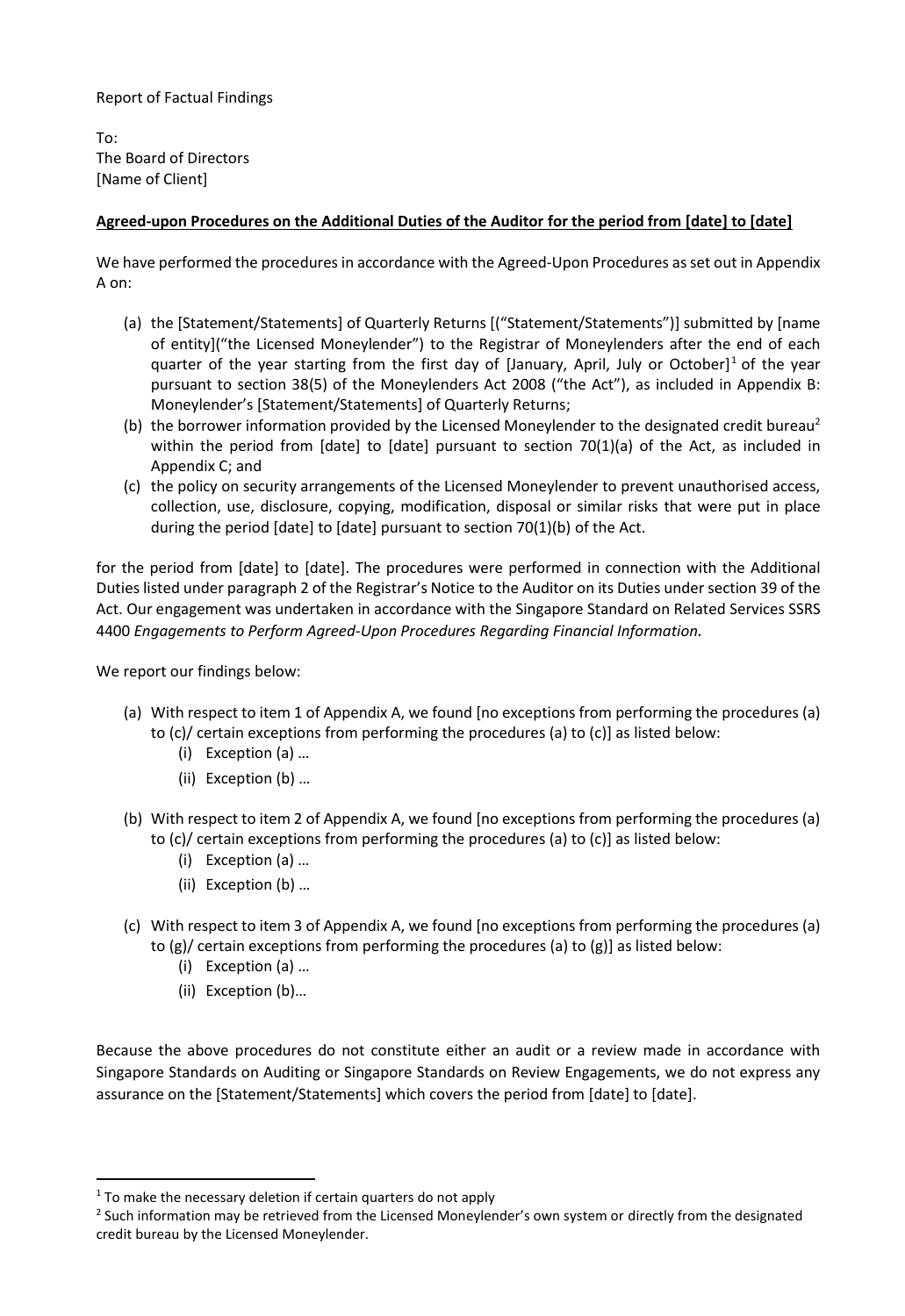Had we performed additional procedures or had we performed an audit or review of the financial statements in accordance with Singapore Standards on Auditing or Singapore Standards on Review Engagements, other matters might have come to our attention that would have been reported to you.

Our report is solely for the propose set forth in the second paragraph of this report and for your information, and is not to be used for any other purpose or to be distributed to any other parties other than the Registrar. This report relates only to the accounts and items specified above and do not extend to any financial statements of the Licensed Moneylender, taken as a whole.

 $\_$  (firm) Public Accountants and Chartered Accountants Singapore

\_\_\_\_\_\_\_\_\_\_\_\_\_\_\_\_ (date)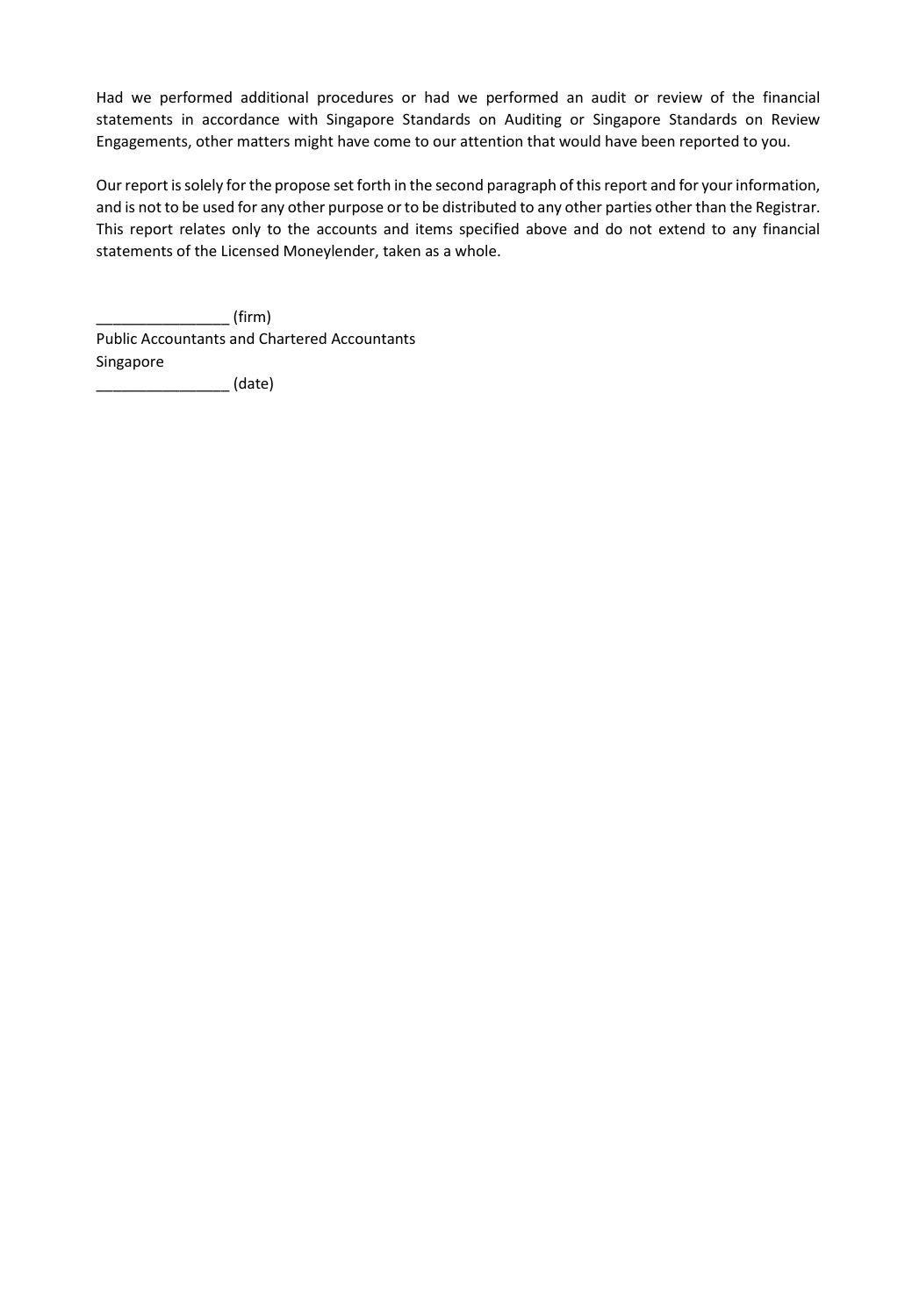#### **Appendix A: Agreed-upon procedures**

#### **Accuracy of Statements Submitted to the Registrar**

- 1) Obtain the list of moneylending transactions from the statements submitted to the Registrar for every quarter within the period from [date] to [date] as shown in Appendix B. Select a sample<sup>3</sup> of loan transactions for each quarter from the list and perform the following procedures for each selected sample:
	- (a) Obtain the relevant documents<sup>4</sup> that the Licensed Moneylender used to verify information submitted in the Statements.
	- (b) Check that the borrower particulars (i.e. name of borrower (as stated in identity document), identity document type, identity document number, nationality, residential address, annual income) is consistent with the relevant documents in para 1(a).
	- $(c)$  Check that the loan amount, type of loan and rate of interest reported<sup>5</sup> is consistent with the information reflected in the loan contract.

#### **Integrity of Borrower Information**

\_\_\_\_\_\_\_\_\_\_\_\_\_\_\_\_\_\_\_\_\_\_\_\_\_\_

- 2) Obtain the list of moneylending transactions, for which the borrower particulars have been submitted to the designated credit bureau within the period from [date] to [date] as shown in Appendix C, from the Licensed Moneylender. Select a sample<sup>6</sup> of loan transactions from the list and perform the following procedures for each selected sample:
	- (a) Obtain the loan contract and relevant documents<sup>7</sup> that the Licensed Moneylender used to verify information submitted to the designated credit bureau.
	- (b) Check that the borrower particulars (i.e. name of borrower (as stated in identity document), date of birth, identity document number, nationality, residential address, telephone number, annual income) submitted to the designated credit bureau is consistent with the relevant documents in para 2(a).
	- (c) Check that the loan amount, type of loan, rate of interest, rate of late interest, administration fee, late payment fee, and repayment schedule submitted to the designated credit bureau is consistent with the information reflected on the loan contract in para 2(a).

<sup>&</sup>lt;sup>3</sup> The recommended sample size for each quarter is 25 transactions. If the number of total transactions for certain quarters is *less than 25*, then the sample should encompass all transactions for those quarters.

<sup>4</sup> These documents include identity documents, documents showing the income of the borrower such as CPF statements and payslips.

<sup>&</sup>lt;sup>5</sup> We note that the requirement for how interest rates are reported to Registrar may differ from how interest rates are presented on the loan contract (e.g. per annum rate vs monthly rate). Auditors may therefore need to make the necessary adjustments when performing the procedure on interest rates.

 $6$  The same samples used for item 1 may also be used for item 2.

 $<sup>7</sup>$  These documents include identity documents, documents showing the income of the borrower such as CPF</sup> statements and payslips.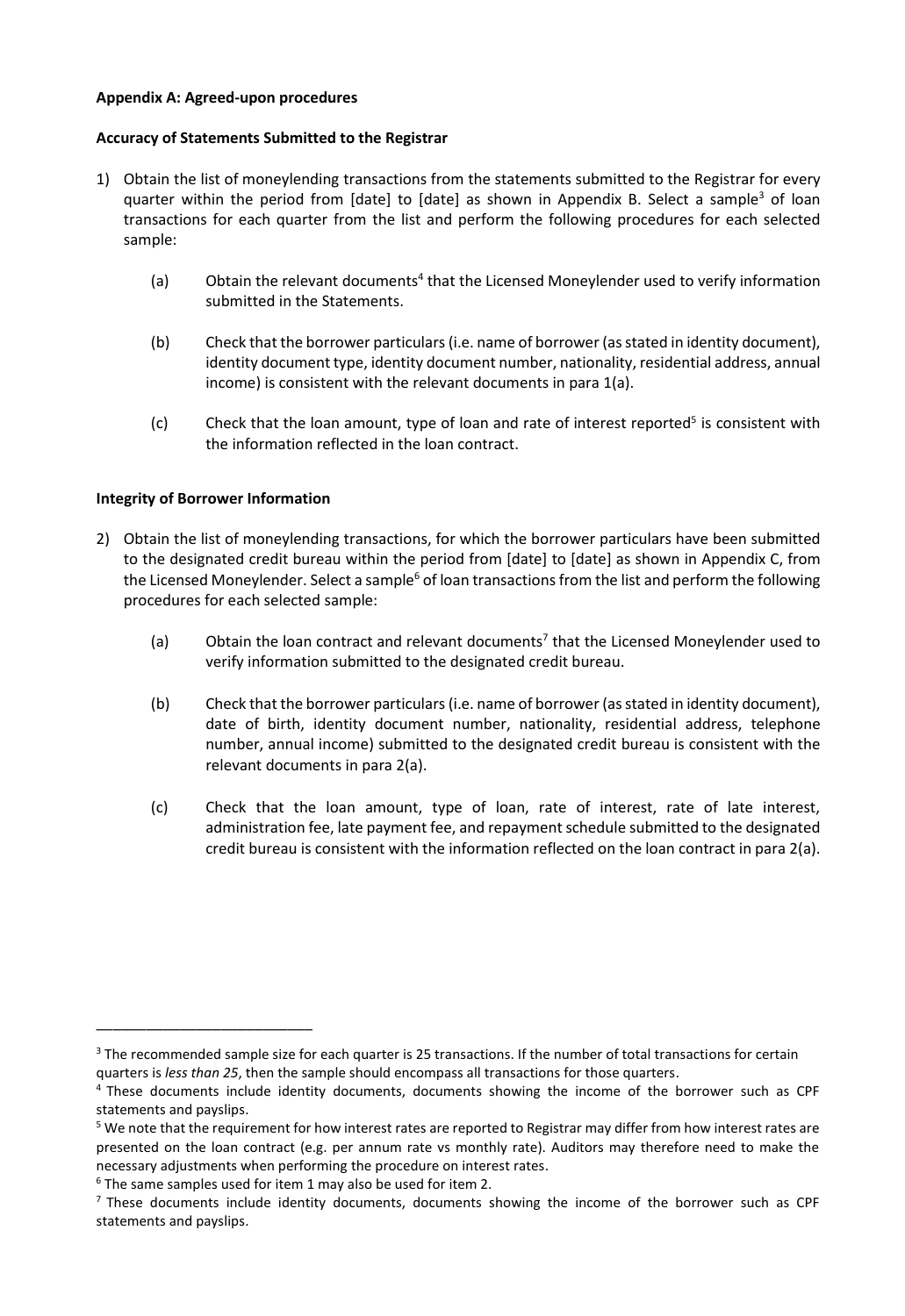#### **Security arrangements of Licensed Moneylender**

- 3) The Licensed Moneylenders is required to put in place the following policies regarding security arrangements on any device that receives and stores information in any credit report received from the designated credit bureau<sup>8</sup>:
	- (a) Each device is required to be installed with a firewall.
	- (b) Each device is required to be installed with an anti-virus software with malware, spyware and virus protection to prevent, detect, and remove malicious codes (such as viruses, worms, Trojan horses and other malicious content) and that the software is kept up-to-date<sup>9</sup>.
	- (c) The operating system of each device is required to be kept up-to-date<sup>10</sup>.
	- (d) The IT system used in the processing of loan applications ("the System") is required to have the functionality to assign access privileges to each user<sup>11</sup> and that each user is assigned a user account that is password-protected and has a unique username.
	- (e) In the case where a Licensed Moneylender declines to grant a loan, the Licensed Moneylender does not continue to possess the credit report that was obtained for the purpose of the loan application and that the Licensed Moneylender informs the designated credit bureau of the reason(s) for so declining.
	- (f) In the case where a Licensed Moneylender enters into a contract for a loan with a borrower, they do not continue to keep the credit report of the borrower obtained for the purpose beyond a period of 5 years after the date on which the loan is fully repaid or on which the contract for the loan is otherwise terminated.
	- (g) The Licensed Moneylender maintains a log of users that have accessed the credit report generated by the System for the period mentioned in (f).

In checking that the above policies are in place, perform the following procedures:

- (h) Perform enquiry with management that the policies have been implemented using the checklist in Appendix D.
- (i) Obtain written representation from management that the policies have been implemented from [date] to [date].

\_\_\_\_\_\_\_\_\_\_\_\_\_\_\_\_\_\_\_\_\_\_\_\_\_\_

 $8$  This is in reference to s.70(1)(b) of the Moneylenders Act 2008.

 $9$ The software is considered "up-to-date" if it is the latest version software offered by the software's manufacturer.

<sup>&</sup>lt;sup>10</sup> The operating system is considered "up-to-date" if it is the latest version of software offered by the software's manufacturer.

 $11$  User refers to an employee assigned to process loan applications.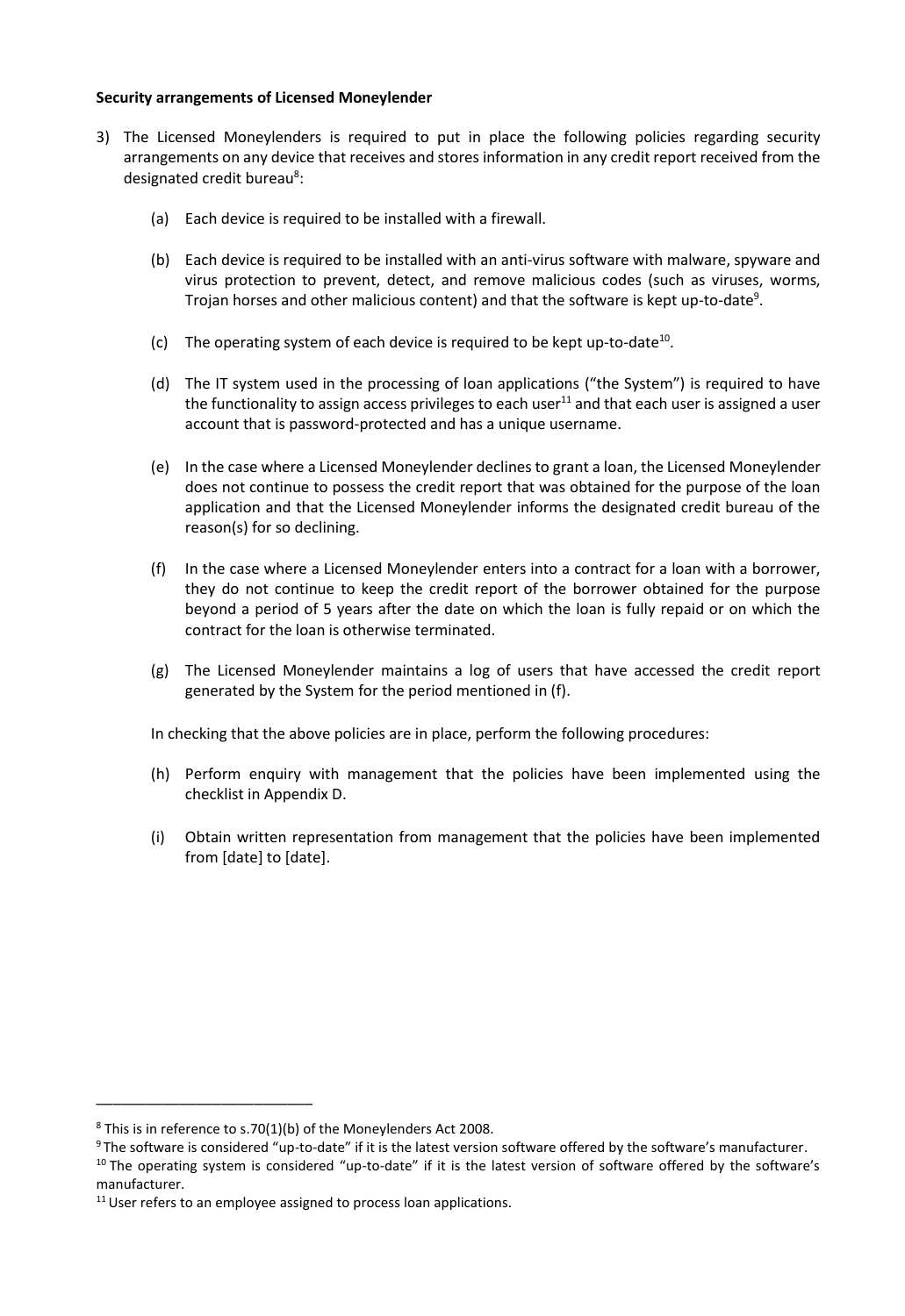## **Appendix B: Statements of Quarterly Returns**

| S/N | Loan<br>Reference | Date of Loan<br>(DD/MM/YYYY) | Name of<br>Borrower                    | Identity<br><b>Document</b>                  | Identity<br><b>Document</b>  | <b>Nationality</b><br>(Select | <b>Address</b><br>- Block | <b>Address</b><br>- Level | <b>Address</b><br>- Unit | <b>Address</b><br>- Street | <b>Address</b>                 | <b>Address</b><br>- Postal | Foreign<br><b>Address</b> | Annual<br>Income                        | <b>Purpose</b><br>of Loan                      | <b>Purpose</b><br>- If | Loan<br>Amount                | Type of<br>loan                      | <b>Rate of</b><br>interest/ |
|-----|-------------------|------------------------------|----------------------------------------|----------------------------------------------|------------------------------|-------------------------------|---------------------------|---------------------------|--------------------------|----------------------------|--------------------------------|----------------------------|---------------------------|-----------------------------------------|------------------------------------------------|------------------------|-------------------------------|--------------------------------------|-----------------------------|
|     | <b>Number</b>     |                              | (As stated<br>in Identity<br>Document) | Type<br>(Select<br>from<br>dropdown<br>list) | <b>Number of</b><br>Borrower | from<br>dropdown<br>list)     | <b>Number</b>             | <b>Number</b>             | Number                   | Name                       | <b>Building   Code</b><br>Name |                            | ∣ of<br><b>Borrower</b>   | Amount<br>(with 2<br>decimal<br>places) | (Select<br>Others,<br>if no<br>match<br>found) | <b>Others</b>          | (with 2<br>decimal<br>places) | (Select<br>from<br>dropdown<br>list) | annum                       |
|     |                   |                              |                                        |                                              |                              |                               |                           |                           |                          |                            |                                |                            |                           |                                         |                                                |                        |                               |                                      |                             |
|     |                   |                              |                                        |                                              |                              |                               |                           |                           |                          |                            |                                |                            |                           |                                         |                                                |                        |                               |                                      |                             |
|     |                   |                              |                                        |                                              |                              |                               |                           |                           |                          |                            |                                |                            |                           |                                         |                                                |                        |                               |                                      |                             |
|     |                   |                              |                                        |                                              |                              |                               |                           |                           |                          |                            |                                |                            |                           |                                         |                                                |                        |                               |                                      |                             |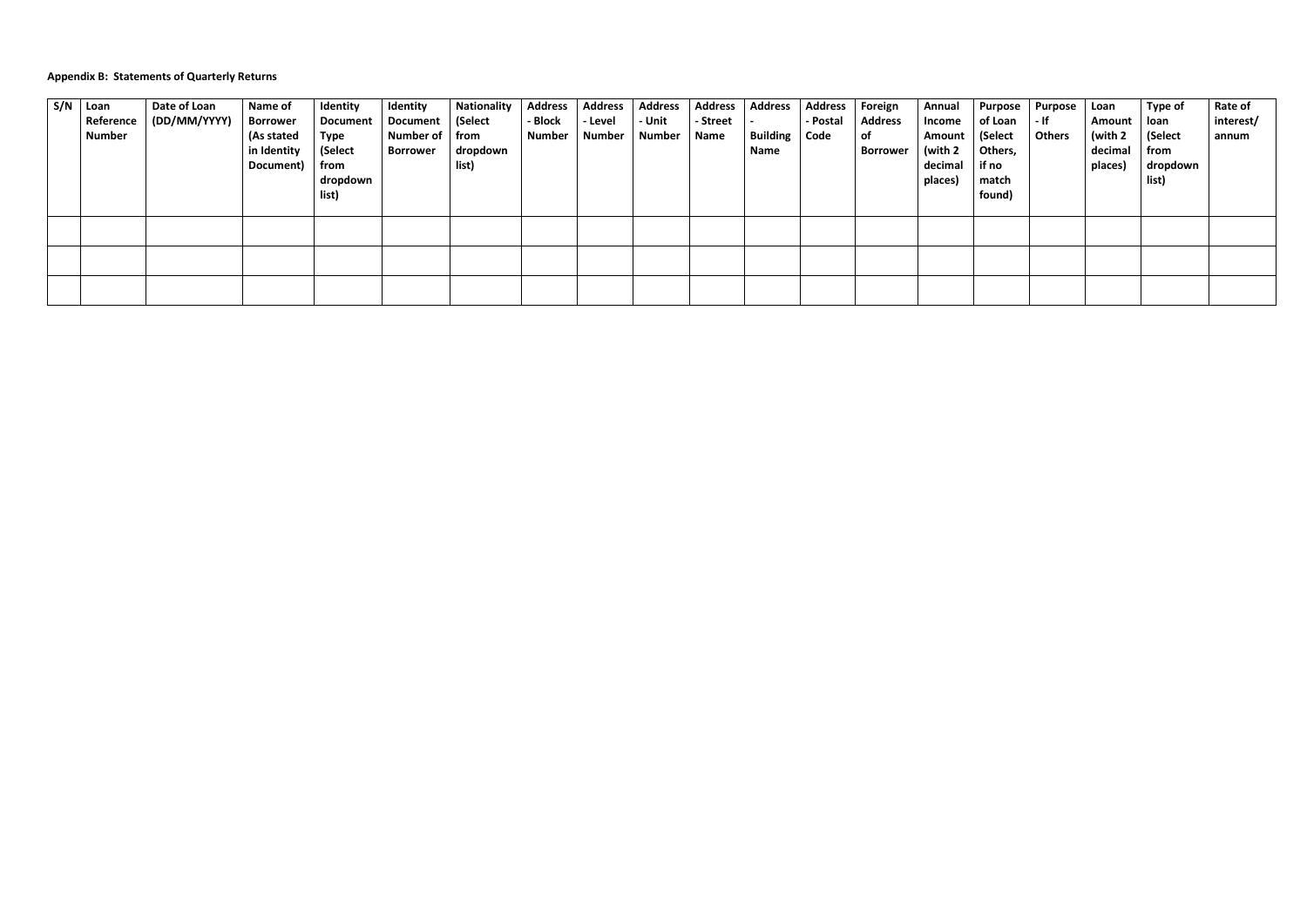**Appendix C: Borrower Information Submitted to the Designated Credit Bureau**